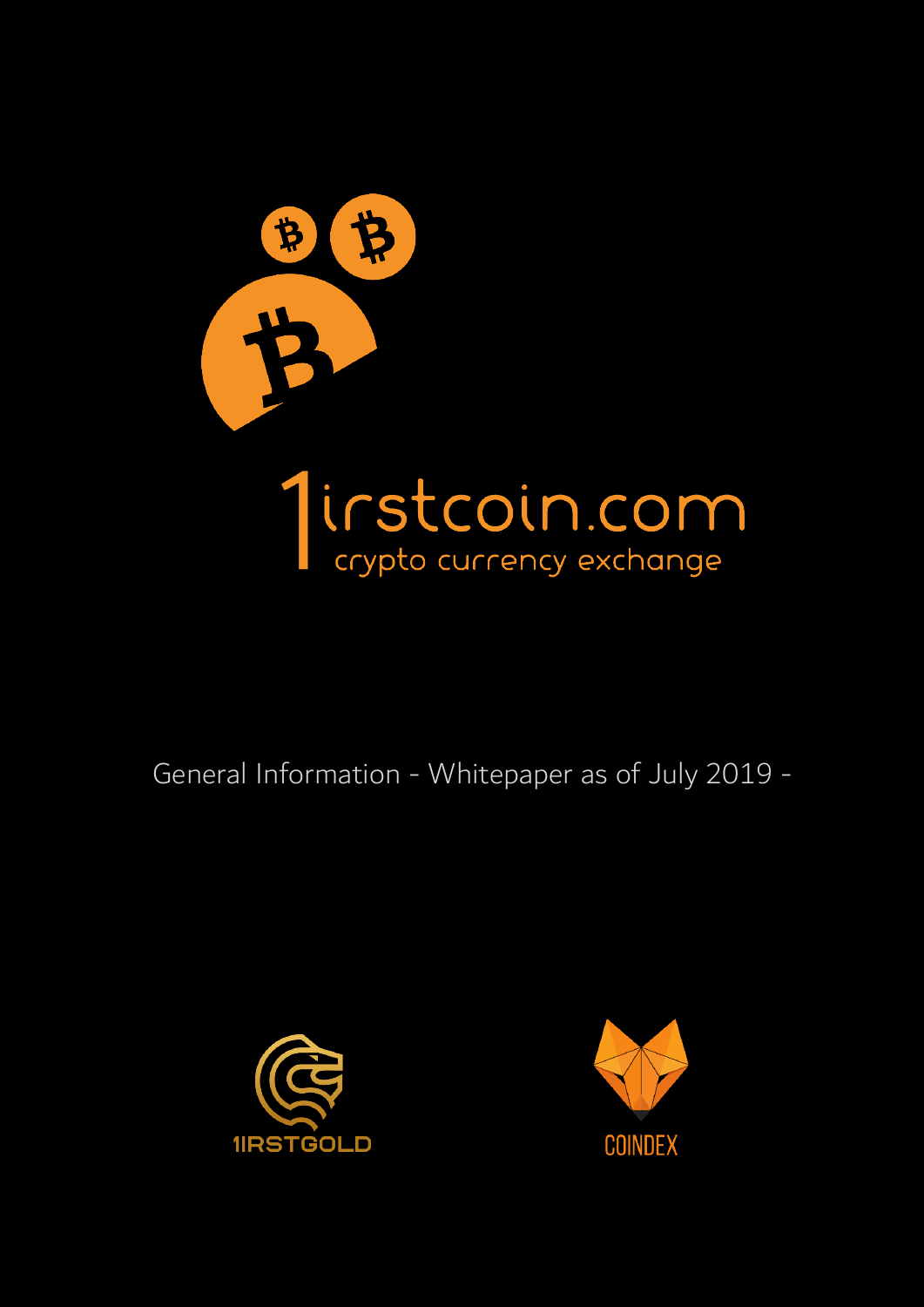

## Introduction to 1irstcoin LLC, Tbilisi, Republic of Georgia

| Founding year of the company        | 2018                                                                   |  |  |
|-------------------------------------|------------------------------------------------------------------------|--|--|
| Founder of the company              | Peter Sommer, Germany                                                  |  |  |
|                                     | Osman Bartu, Germany                                                   |  |  |
|                                     | Hyperion Finance GmbH, Germany                                         |  |  |
| Type of company                     | Limited Liability Company, LLC                                         |  |  |
| Licence                             | Financial Service & Consulting Licence No. 0110/268                    |  |  |
| Company ID / Register               | 404565029                                                              |  |  |
| First round of capital, 2018        | 1,500,000.00 US Dollar                                                 |  |  |
| Reached milestones                  | Creation of the settlement software and the algorithmic program, built |  |  |
|                                     | by Merkeleon A.R. GmbH, Austria                                        |  |  |
| Second round of capital, 2019       | 1,125,000.00 US Dollar                                                 |  |  |
| Reached milestones                  | Commencing business activities and creating his own token including    |  |  |
|                                     | listing on various stock exchanges                                     |  |  |
|                                     | Create a stock about 100,000,000 token, 1irst, FST, and issued on the  |  |  |
|                                     | Ethereum Foundation Blockchain under ERC20 standard                    |  |  |
| Public Airdrop                      | With a so-called public airdrop, more than 20,000 addresses were       |  |  |
|                                     | reached and a trading base for the listing of the own token could be   |  |  |
|                                     | formed                                                                 |  |  |
| Account openings since 2018         |                                                                        |  |  |
| 1irstcoin crypto currrency exchange | 3,678                                                                  |  |  |
| Membership in social medias         | >20,000.00                                                             |  |  |
| Daily turnover                      | >300,000.00 US Dollar                                                  |  |  |
| Team 1irstcoin LLC                  | Peter Sommer, Director and Founder                                     |  |  |
|                                     | Jenny Lam, Director PR & Business Development                          |  |  |
|                                     | Irk Naz, PR Officer                                                    |  |  |
| Employees at 1irstcoin LLC          | 8 in support and backoffice                                            |  |  |
|                                     | 12 freelancer in media works and settlement                            |  |  |
| Tax situation                       | Special-Zone, 100% tax-free, on all profits and on all revenue's       |  |  |

| Preview development         | 2019              | 2020                | 2021                | 2022                 |
|-----------------------------|-------------------|---------------------|---------------------|----------------------|
| Number of customers         | 8500              | 25,000              | 60,000              | 150,000              |
| Revenues from trading fees  | 450,000 US Dollar | 1,225,000 US Dollar | 2,425,000 US Dollar | 4,250,000 US Dollar  |
| Revenues from placement     | 800,000 US Dollar | 3,500,000 US Dollar | 8,000,000 US Dollar | 19,000,000 US Dollar |
| fees, 1irstgold and another |                   |                     |                     |                      |
| projects                    |                   |                     |                     |                      |
| Profit per FST, 1irst Token | 0.0125 US Dollar  | 0.04725 US Dollar   | 0.10425 US Dollar   | 0.2325 US Dollar     |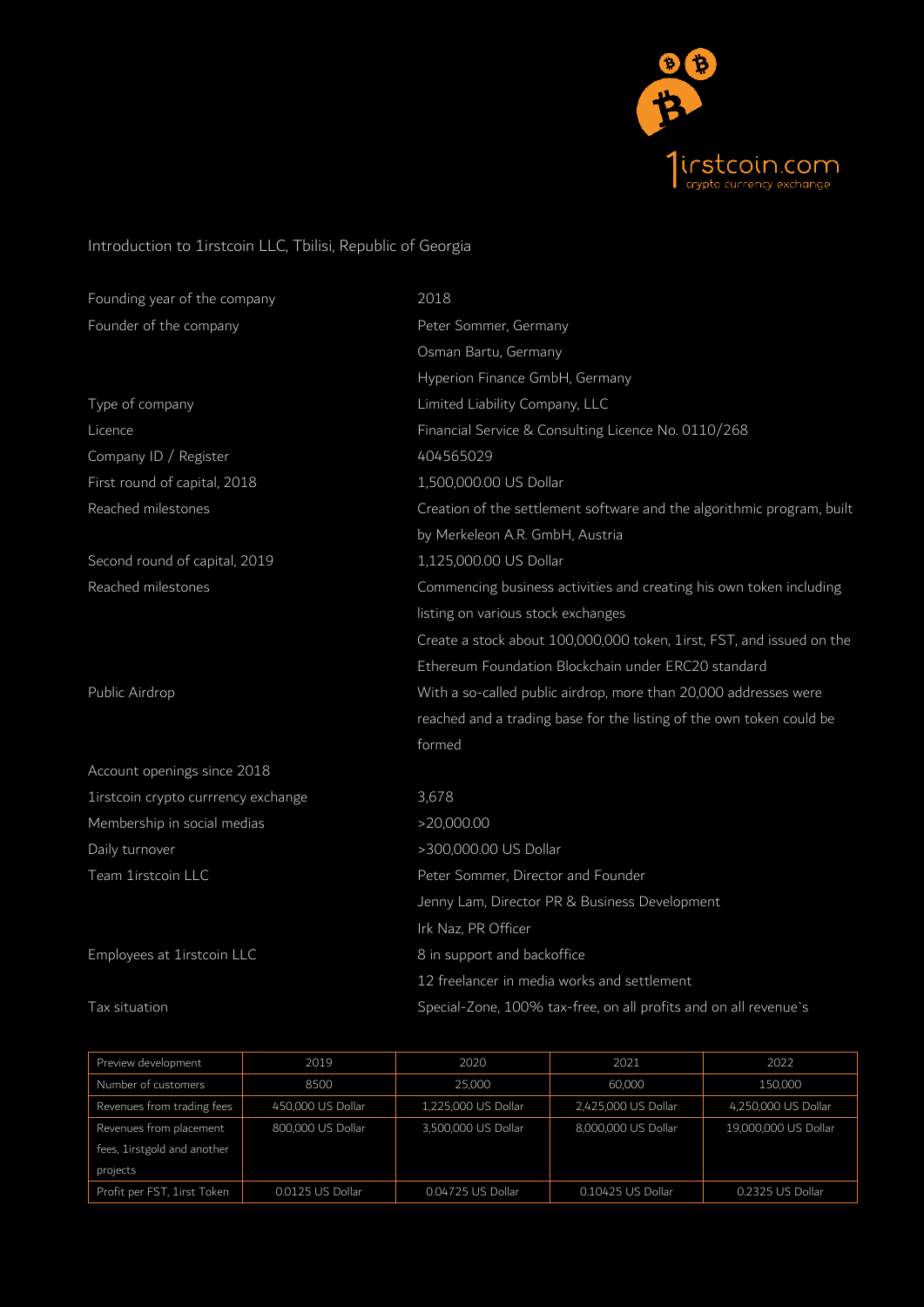

## Corporate purpose and business model

1irstcoin LLC operates one of the fastest, safest and most innovative trading sites for cryptocurrencies. We operate as a licensed financial service provider. It has long stopped being a secret that Blockchain, with its diverse applications, is about to sustainably change our global interaction and that it already has changed it in many areas.

## 1irstcoin makes the difference

Everyone who deals-, trade and work with cryptocurrencies knows the problem:

- To get the best price for your cryptocurrency, either blindly trust your broker, or you make the effort and keep an account on many exchanges
- In most cases, transfer between accounts is necessary to get the best price. Such a transfer also costs extra money

1irstcoin solves the entire problem with his algorithm. By connecting and implementing the order books of leading crypto exchanges, the customer of 1irstcoin LLC always receives the best price for their cryptocurrencies. Leading crypto currency exchangers use our algorythmic application and we share half the revenue from fees with our partners.

Note at all: All profits of 1irstcoin LLC are distributed to the owners of the FST token two times a year. For this purpose, special repurchase programs are being developed above the market value.

The 1irst token, (short FST)

- 100,000,000 Token total (max supply)
- 11,000,000 Token (outstanding supply)
- 69,000,000 Token (Investor first an second capital round)
- 10,000,000 Token (IEO or new capital rounds)
- ERC 20 Standard on Ethereum Blockchain
- CMC (Coimmarketcap.com) listed
- Coingecko.com listed
- Listed on several exchanges, crex24.com, p2pb2b.io, exrates.com, token.store, instantbitex.com

The 1irst token is not an empty promise or a bad bet on the future. The FST token is secured and backed by the value of the company, because all profits will be distributed to the owners of FST token to almost 100%. The token is more or less like an hybrid token, utility and security. There is no comparable investment with such big impulses and opportunities. Well-known investors, such as the Kritzer family from Germany, who have already developed and built up global market leaders such as Roundliner GmbH, have been on board since the first capital round and have set this unique combination as a bet on a secure future. The FST token is a perfect portfolio addition. Our FST token has been able to generate more than 1000% return on invest since its launch in march 2019.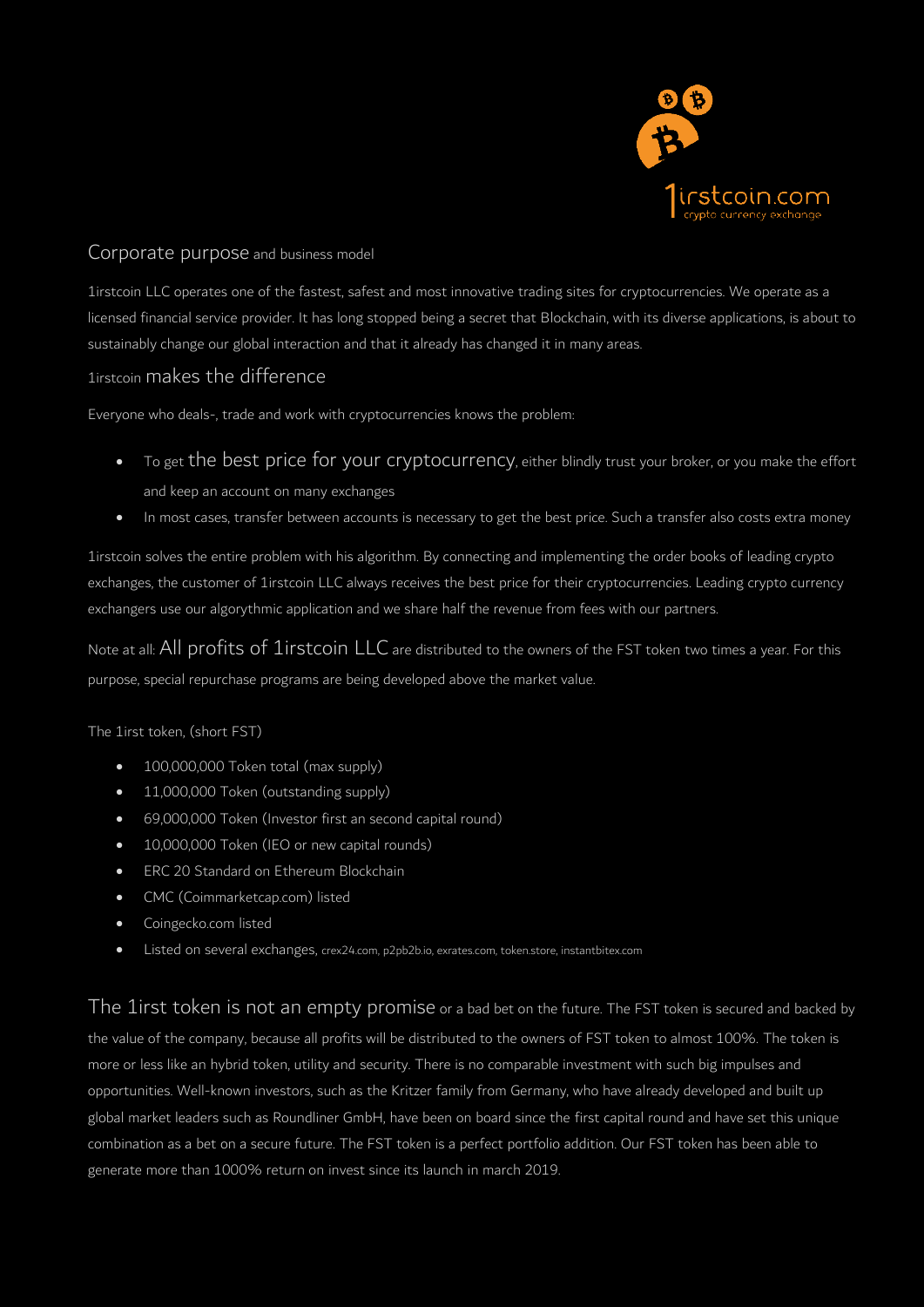

Next steps in the development



Due to the possibilities given to us with the financial license, we will develop, control and launch further products for the crypto finance world. One project is already at a very advanced stage. The project is called "1irstgold.com", based on our name and the project is 100% owned by 1irstcoin LLC and will continue to be operated by ourself.

In essence, this project is easy to describe. The 1irstgold token will embody one gram of gold in physical form and is physically backed by that amount of gold. The incredible will be the associated service. Customers will be able to purchase these tokens OTC (over the counter) against FIAT currency. The customer no longer requires extensive storage and can exchange his tokens for "physical gold" or cryptocurrencies, or FIAT currencies at any time. For this purpose, we cooperate with leading gold dealers in Germany, Switzerland and Austria. Boundless and anonymous. A physical gold shipment takes place upon return of the tokens. The customer can also personally pick up his physical gold from affiliated merchants.

A global service in the trading of gold is intended by us. No more and no less. The project is already in its prelaunch phase and has already cost more than \$ 670,000 in investment. We are convinced that this project can be the next unicorn and we are proud that this project belongs to the portfolio of 1irstcoin LLC.



In addition to the 1irstgold project, there are already two further projects in planning and implementation. Coindex: This utility token is comparable to the 1irstgold token in the matter. Instead of being deposited with physical gold, this token will be linked to a basket of international equities which will be deposited centrally in a custody account. This allows global access to lucrative investment opportunities for every person. At the moment it is necessary to have a depot and an account to buy a tesla or google share. In addition, you can not currently purchase these shares with crypto currencies. these problems will be solved by coindex token globally. Tradable 7 days a week and 365 days a year. The invested capital is available at any time and at any place.